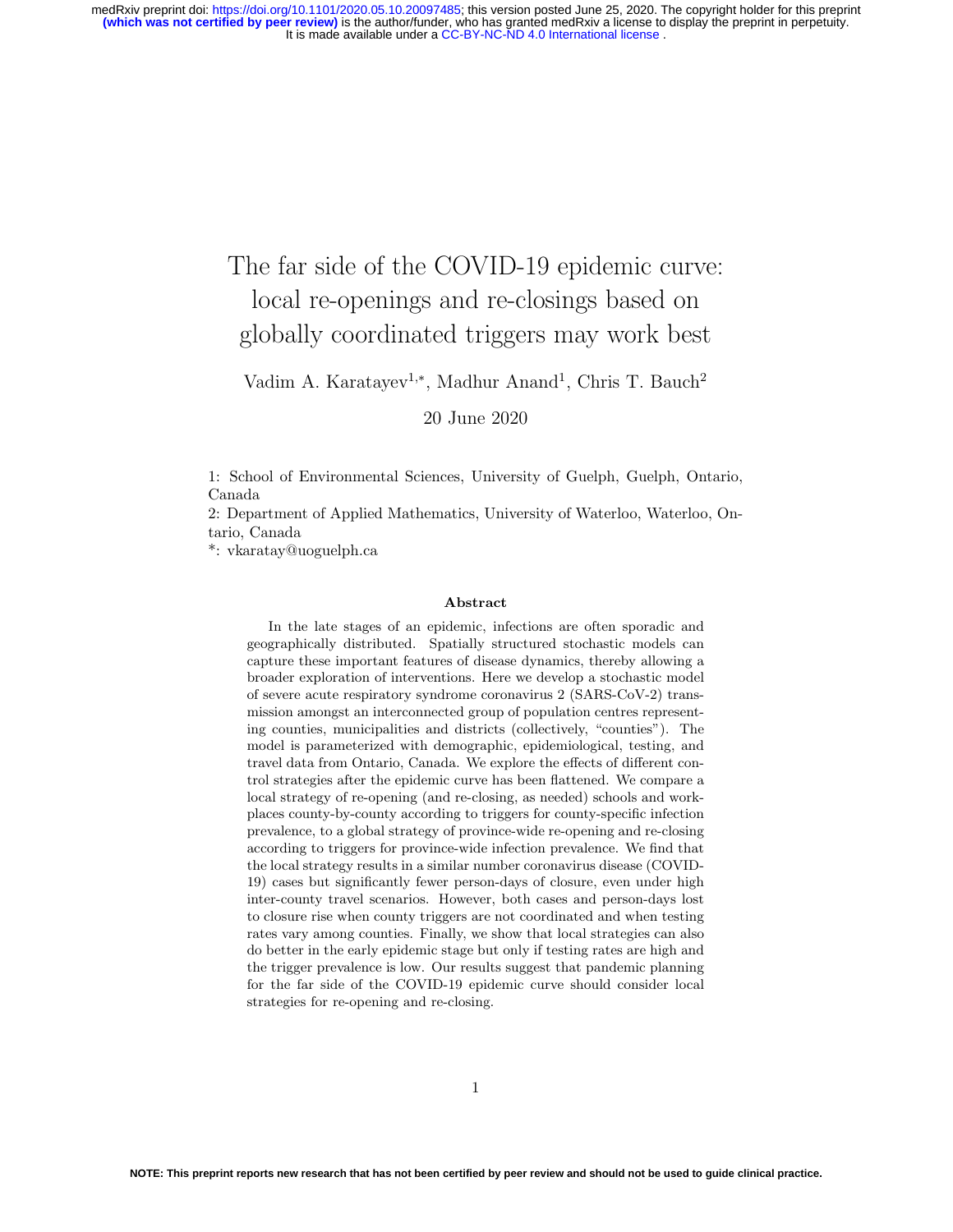# 1 Introduction

Outbreak containment through testing, case isolation, contact tracing, and quarantine is often the first line of defense against a novel emerging infectious disease [2, 8, 32]. However, efforts to contain SARS-CoV-2 outbreaks have failed in many jurisdictions, leading decision-makers to supplement contact tracing with effective but socio-economically costly interventions such as school and workplace closure and other means of physical distancing [3, 15].

These measures have flattened the epidemic curve: they have reduced the effective reproduction number of SARS-CoV-2 below one, meaning that each infected case is infecting less than one person on average [3]. The epidemic curve is a common way to visualize the spread of an infectious disease and has become ubiquitous during the coronavirus disease 2019 (COVID-19) pandemic. Data on cases over time lends itself naturally to analysis by compartmental epidemic models that assume a homogeneously mixing population. Such models can be a valid approximation for many applications [22,41]. However, the epidemic curve can also obscure the spatio-temporal nature of infectious diseases, as infections jump between neighbouring populations [33]. In the early stages of an outbreak, cases are few and thus subject to random effects (stochasticity). And in the late stages of an outbreak, cases are both stochastic and spatially dispersed across multiple population centres connected through travel [18].

In such early and late stages of an epidemic, a stochastic, spatially structured model can capture important features of disease dynamics [6, 27, 28, 30]. When cases are rare, the infection may go locally extinct due to chance events–an effect referred to as stochastic fade-out [4, 9, 33]. This has nontrivial interactions with the spatial structure of the population [46]. If cases are still high in other populations, the virus may be subsequently re-introduced from those other populations through travel [14, 33]. But if the infection has also faded out in the other populations, the virus is eradicated [16].

As cases continue to decline on the far side of the COVID-19 epidemic curve, decision-makers will make choices about how and when to lift restrictions. But they will face a very different epidemiological landscape than the middle stages of the outbreak, when infections were numerous. Complete and sudden removal of these restrictions before a sufficient proportion of the population is immune to SARS-CoV-2 could cause a resurgence of cases [45]. Hence a phased approach to open or close schools and workplaces, based on"trigger" conditions such as the number of local confirmed positive cases, might be better [15, 45].

Phased approaches might be temporal in nature, with certain types of workplaces being opened before other types, for instance. Alternatively, a spatially phased approach is also possible, with smaller and/or less densely populated areas being re-opened before larger urban centers [34]. Spatially phased approaches are based on the hypothesis that during the later stages of a pandemic, the force of infection in smaller populations could be significantly less than larger populations due to more frequent stochastic fade-out [4, 9, 33], reduced contact rates on account of lower population densities [5, 21, 24, 26], and/or reduced case importation due to fewer travel connections [13]. Indeed, Ontario's four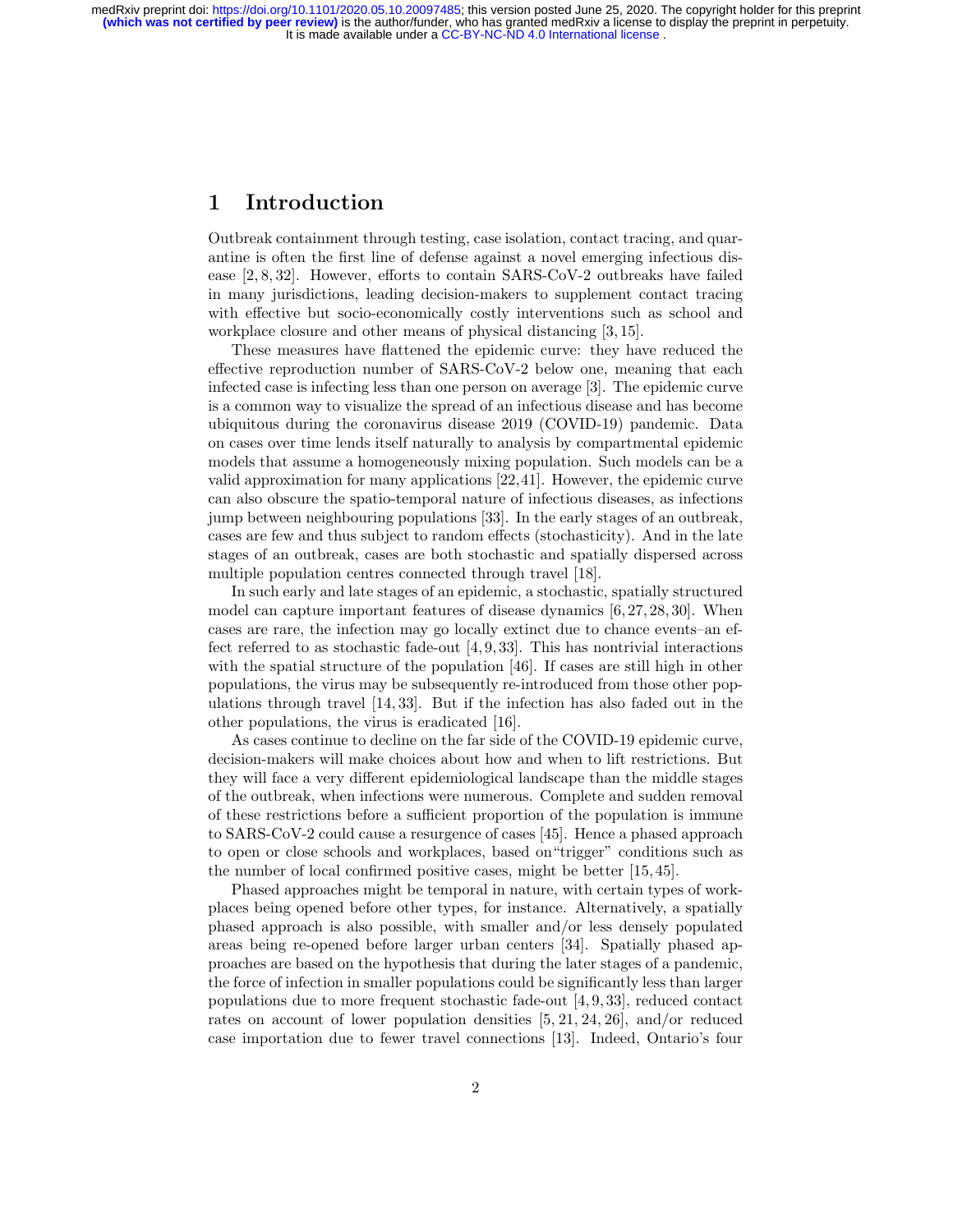> largest cities have 2.5 times more COVID-19 cases per capita than the rest of the province (Fig. 1a) [37]. Hence, school and workplace closure could be lifted first in those populations where they provide little marginal benefit. But under a spatially phased approach, coordination between local populations remains paramount [39], given that pathogens can spread rapidly between populations during a pandemic [13, 15]. Re-importation risk may compound when local closures are poorly coordinated, with some populations eager to lift closures and hesitant to re-enact them when needed.

> These observations emphasize three things about modelling COVID-19 interventions on the far side of a flattened curve: (1) a stochastic transmission model might be useful for capturing disease dynamics once cases become rare; (2) spatial structure is important for evaluating spatially phased plans, since the pathogen will not be present everywhere all the time, and (3) cases can be re-imported from other locations that have not eliminated the infection, suggesting that coordination between counties under a spatially phased approach could remain important. Our objective is to develop a spatially-structured stochastic model of SARS-CoV-2 transmission, testing, and school and workplace closure in order to address three questions: (1) Are closures best lifted at the scale of an entire province or on a county-by-county basis? (2) Does coordination of testing protocols and re-opening criteria between counties improve outcomes? (3) How well can a spatially phased approach work in the early stages of the epidemic? We use our model to determine the timing and organizational scale at which school and workplace re-opening strategies can minimize both the number of infections and person-days lost to closures, during the late-stage and early-stage epidemic. Our model is parameterized with epidemiological, demographic, and travel data for the counties, municipalities, and districts (collectively, "counties") of Ontario, Canada.

# Results

## Model overview

We model a population distributed across local population centres ("counties") connected through travel. Within each county, transmission follows an SEPAIR disease natural history:  $S$  is susceptible to infection,  $E$  is infected, but not yet infectious (or simply, 'exposed'), blue  $P$  is pre-symptomatic infectiousness (or simply, 'pre-symptomatic'), A is infectious without ever developing symptoms (or simply, 'asymptomatic'), I is both infectious and symptomatic (or simply, 'symptomatic'), and R is removed (no longer infectious). Symptomatic individuals are tested for SARS-CoV-2 and their status becomes ascertained with some probability per day. The infection transmission probability in a county depends on the number of contacts in schools and workplaces–which are reduced by closures–and on contacts in other settings not affected by closures, such as homes. Transmission also depends on how effectively closures reduce transmission, and the extent to which population size drives transmission. The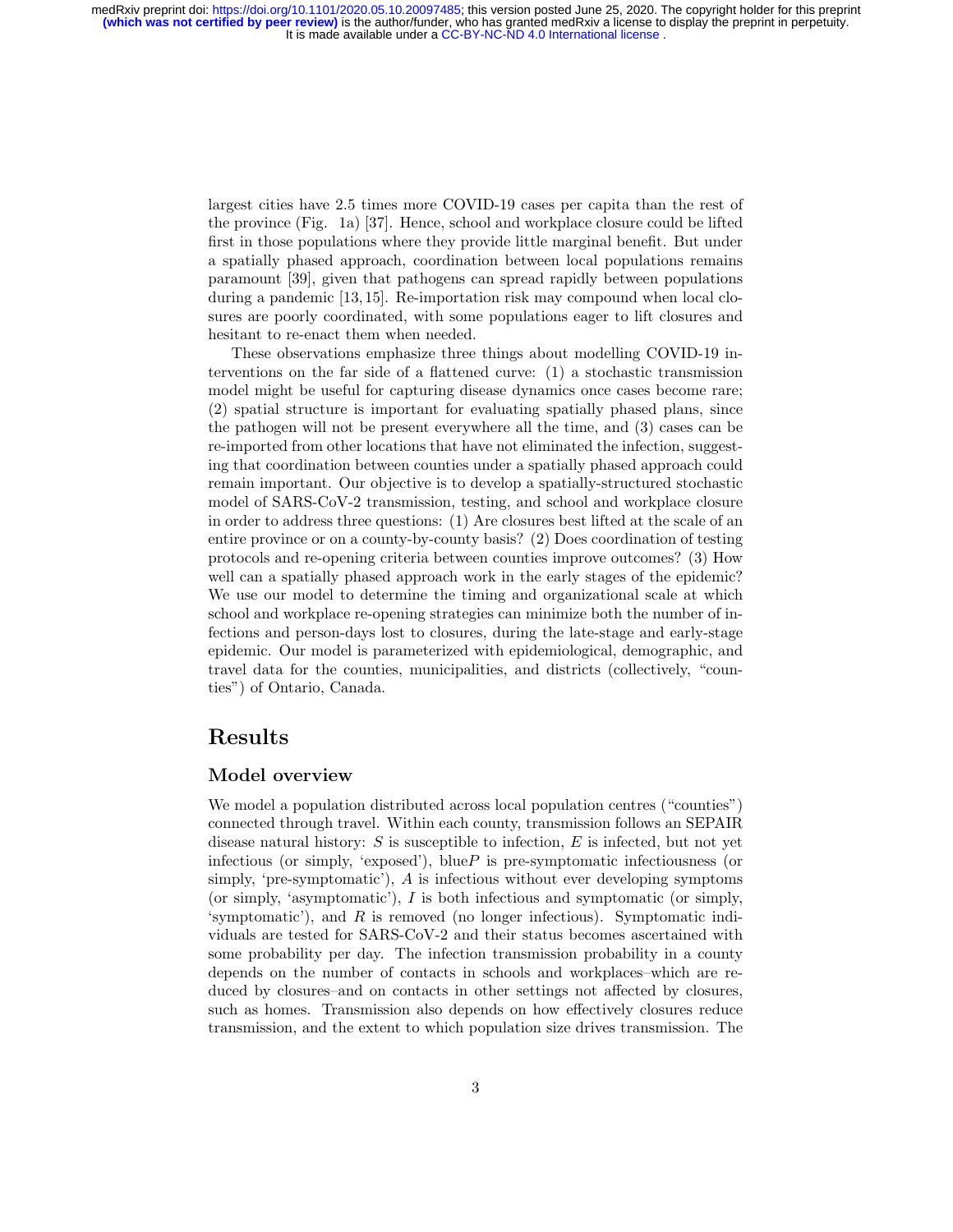

Figure 1: Concentration of COVID-19 cases in urban counties (a) and travel patterns among counties (b). Bars in (a) denote infection rate (cumulative cases per 100,000, red) and proportion of all cases in Ontario (blue) across counties by June 10, 2020 [37], and blue points denote the fit of 20 stochastic model realizations. Counties <1 million are aggregated by population density, with vertical lines denoting standard error across counties. In (b) boxes denote the Greater Toronto Area and star denotes Ottawa, data from Ref. [1].

population behavioural response to the presence of the COVID-19 is an important feature of physical distancing [11, 17, 29, 40, 47]. Hence, we assumed that transmission outside of schools and workplaces is reduced by individual physical distancing efforts (restricting social contacts, washing hands, etc) and that more confirmed positive cases in the county cause more individuals to practice physical distancing. Each individual travels from their home county to another county for the day with some probability (Fig. 1b) that is reduced if schools and workplaces are closed in the destination county. Additional details on model structure, data sources, parameter values, and calibration appear in Materials and Methods. Parameter definitions, values, and literature sources are summarized in SI Appendix, Table 1.

## System dynamics

We ran re-opening and re-closing simulations over a time horizon of one year and projected the number of cases in each county. Each simulation began with a 75-day period of province-wide closure applied once 325 confirmed positive cases accumulated in the province. After this period, we contrasted a "local strategy" of re-opening and re-closing counties individually according to a trigger prevalence of confirmed positive COVID-19 cases in the county, to a "global strategy" of re-opening and re-closing the entire province according to a trigger prevalence of confirmed positive COVID-19 cases in the province. Our model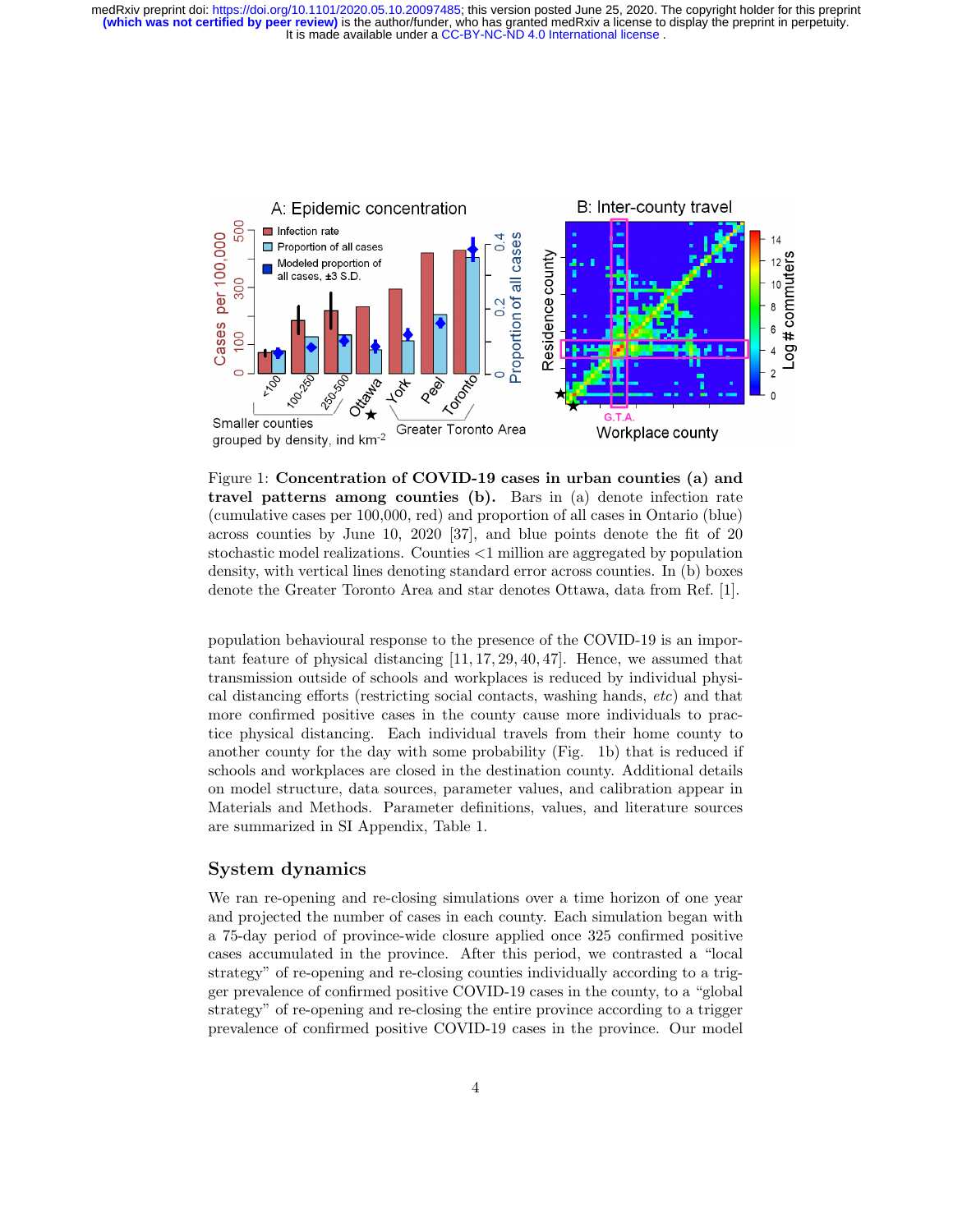> dynamics are characterized by two distinct regimes (Fig. 2a,c). In highlypopulated counties, COVID-19 is endemic throughout the time horizon of the simulation. However, in counties with lower populations, cases blink in and out during the year, as infections jump between counties through travel and decline due to testing and voluntary distancing alone. The infection patterns appear qualitatively similar under both strategies (Fig. 2a,c), but closure patterns are very different, with most counties being closed most of the time under the global strategy (Fig. 2b,d).

## Local versus global re-opening strategies

The local strategy tends to outperform the global strategy for most values of the trigger prevalence (Fig. 3). When the trigger prevalence is very high (i.e. an extreme scenario where decision-makers re-open or re-close for a prevalence of 1,000 confirmed positive cases per 100,000), a high proportion of the population becomes infected, since school and workplace closures are rarely sustained in either strategy after the initial 75-day province closure. At the other extreme of the lowest trigger prevalence, both strategies minimize infections by maintaining closures for the majority of the year. However, intermediate values of the trigger prevalence represent a "sweet spot" for the local strategy, where it outperforms the global strategy in terms exhibiting significantly fewer person-days of closure for a comparable number of COVID-19 cases. The local strategy can accomplish this because it affords flexibility to enact closures only in areas with continuing active outbreaks–primarily more populous counties with higher epidemic spread rates. We identify an optimal trigger prevalence as the trigger prevalence that allows significant reductions in person-days lost to closure, but only permits cases to increase by 1% compared to its minimum value across all values of the trigger prevalence (blue dashed lines, Fig. 3). At this optimal trigger, the local strategy results in 20% fewer person-days of closure across the entire province than the global strategy.

### Benefits of coordination

A local strategy could enable different counties to adopt different triggers. Our simulation results confirm that poor coordination can undermine the benefits of the local strategy (Fig. 4a,b). As between-county variation in the trigger prevalence increases, both the mean and 85 % quantile across stochastic realizations of both the proportion infected and person-days closed rise under a broad range of assumptions for inter-county travel rates (Fig. 4a,b). The rise in infections in this scenario is somewhat counteracted by the rise in person-days lost to closure: renewed outbreaks in counties that lift closures prematurely export infections to neighbouring counties, which in turn necessitates additional closures in those counties and increases the number of person-days lost to closure (Fig. 4b). This emphasizes how close coordination can be beneficial from both public health and economic perspectives. Lack of coordination in testing is also problematic (SI Appendix, Fig. 1). As between-county variation in the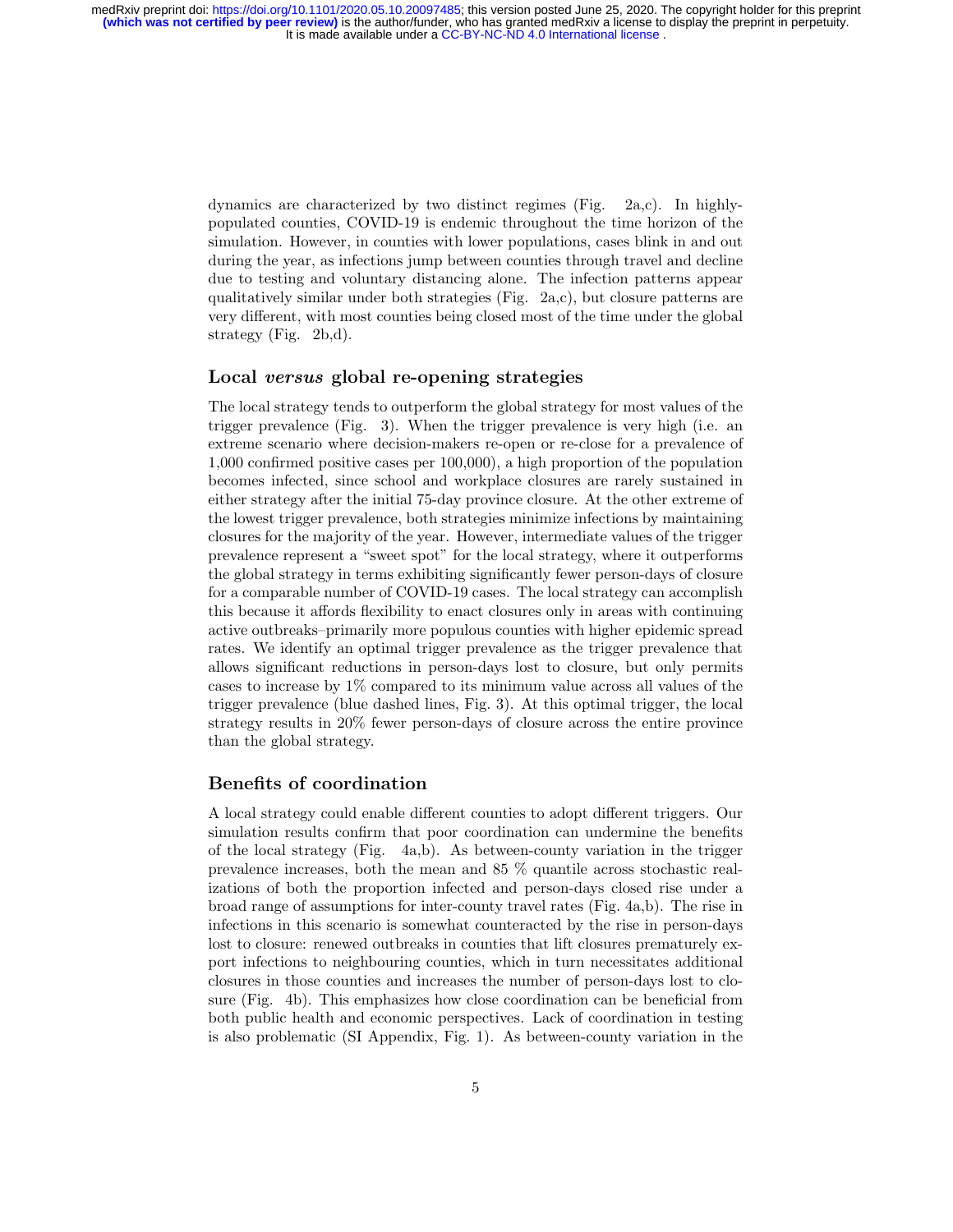

Figure 2: Spatiotemporal patterns of local COVID-19 cases and school/workplace closures. Panels show actual (confirmed plus not ascertained) number of COVID-19 cases (a,c) and time periods of workplace closure (red) and opening (blue) (b,d) in Ontario, Canada under local (a, b) and global (c, d) strategies. Disease dynamics are sporadic in low-population counties but endemic in high-population counties. The local strategy generates a similar disease burden to the global strategy but requires fewer person-days of closure. Optimal trigger prevalence is assumed (blue dashed lines, Fig. 3a-b). Brackets denote the Greater Toronto Area, star denotes Ottawa, and vertical dashed lines in (b, d) delineate the initial province-wide closure. All simulations were initialized with 2500 exposed persons on day 1.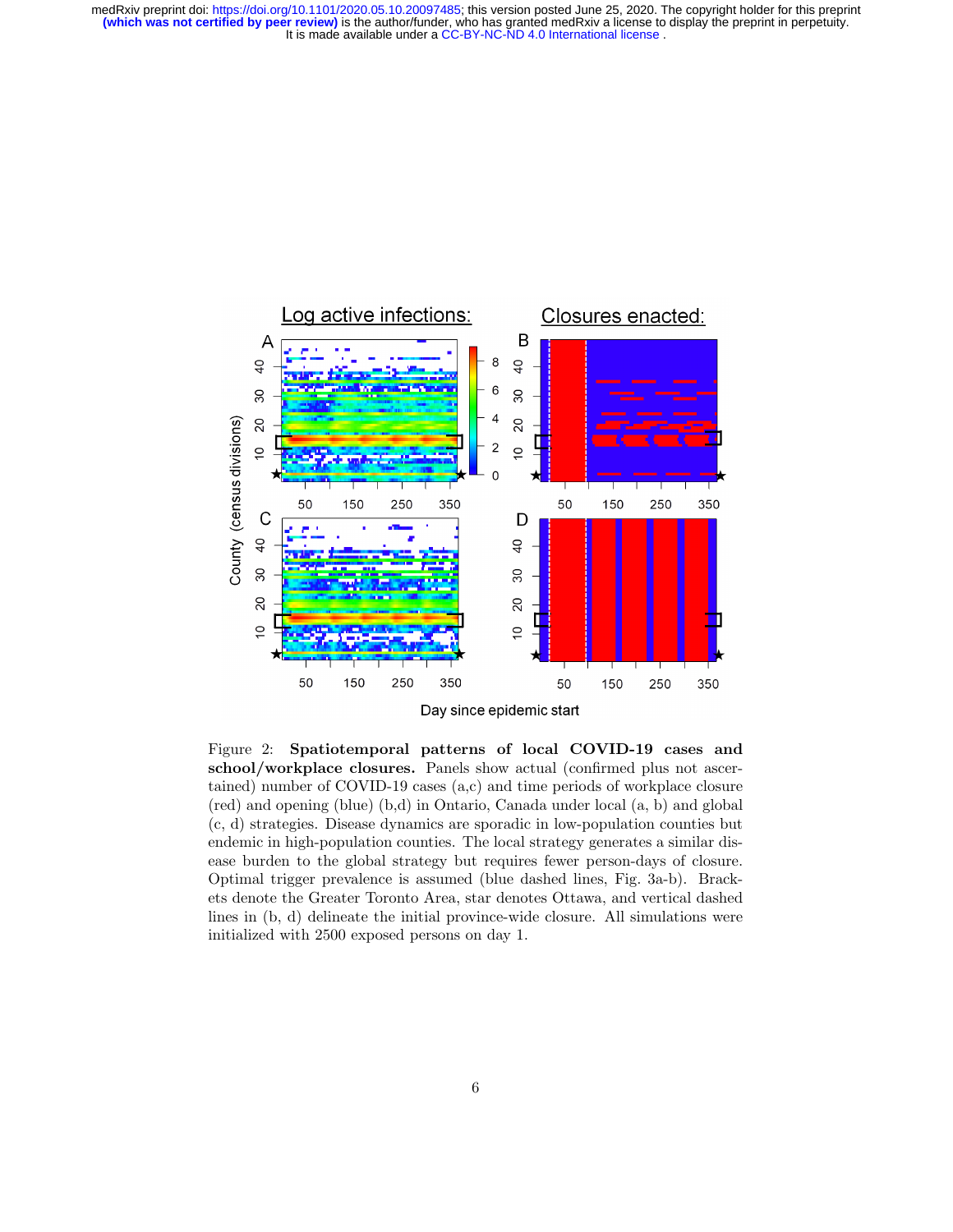

Figure 3: The local strategy greatly reduces person-days of school and workplace closure while only causing a small increase in the number of COVID-19 cases, relative to the global strategy. Effect of trigger prevalence on proportion infected (red) and proportion of person-days under closure (black) for the global (a) and local (b) strategy. Vertical blue lines denote optimal trigger prevalence that maintains proportion infected within 1 % of its minimum value while minimizing person days closed. Intervals represent  $\pm 2$  standard deviations across 30 model realizations.

testing rate for symptomatic individuals increases, the mean and 85 % quantile of proportion infected and person-days lost to closure increase in most of the stochastic realizations.

## Sensitivity analysis

These results are qualitatively unchanged under moderate changes to parameter values in univariate sensitivity analyses (SI Appendix, Fig. 2). Projections are most sensitive to variation in the transmission probability, efficacy of physical distancing, and the removal rate. The performance of the local versus global strategies depends relatively little on the extent to which transmission probabilities are driven by population size, in other words, how rapidly the probability that a given susceptible person is infected by a given infectious person declines with the population size of the county ( $\xi$  is changed and model is refitted with new  $\xi$  values, SI Appendix, Fig. 3). Similarly, the relative performance of the two strategies is not strongly affected by doubling of travel rates (SI Appendix, Fig. 4): although cases and person-days lost to closure increase for both strate-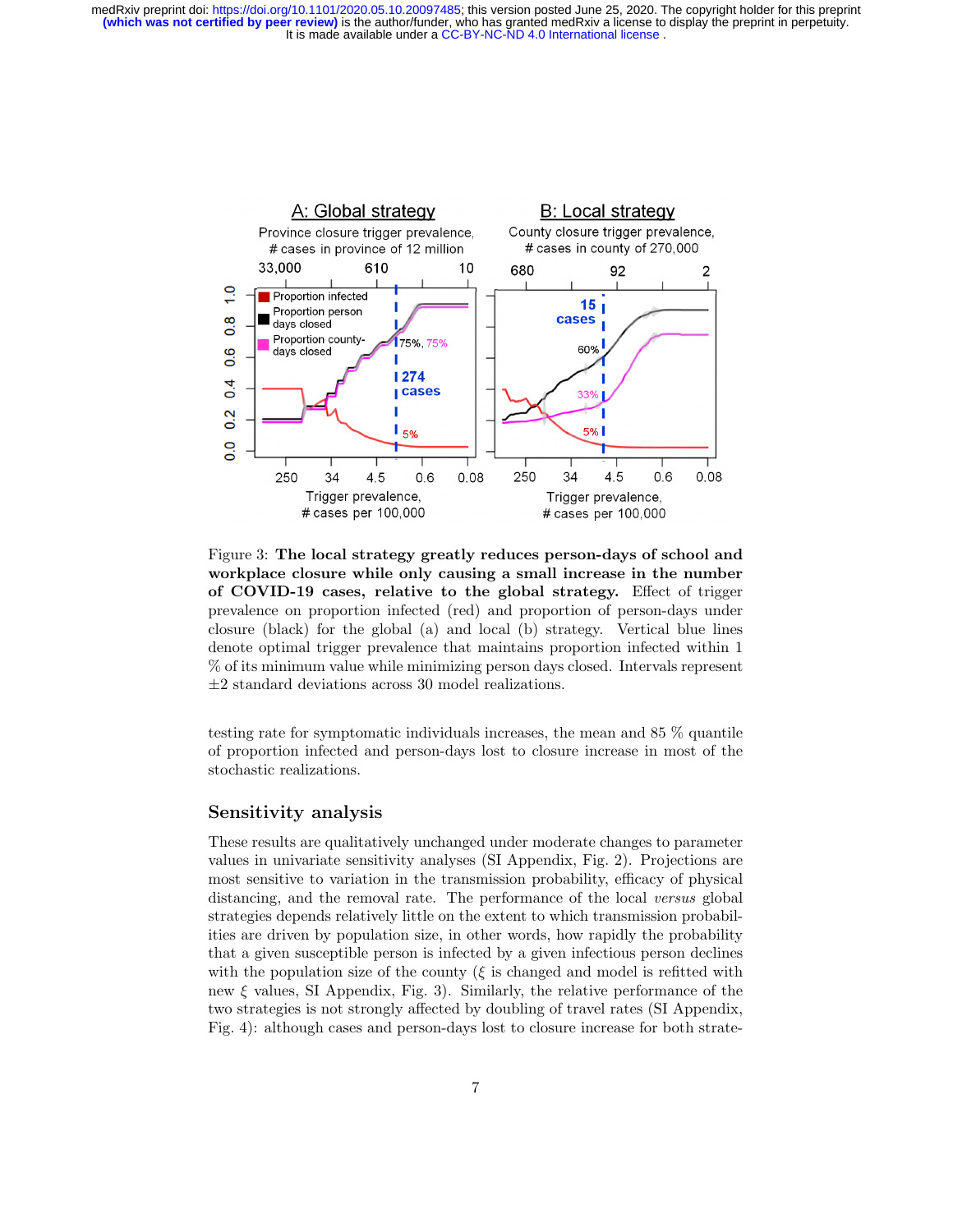

Figure 4: Decreasing coordination in trigger prevalence across counties increases cases and person-days closed under the local strategy.  $\gamma_{l,j}$  bluefollows uncorrelated variation among counties according to a uniform distribution with mean  $\gamma_l = 15$  cases/100,000 at the optimal trigger prevalence in Fig. 3b.

gies, the local strategy retains its relative performance lead over the global strategy.

## Local closures in the early epidemic

We also compared a modified local strategy of omitting the initial 75-day provincewide closure and closing counties one at a time from the very beginning (followed by re-opening and re-closing counties as needed), to our baseline local strategy of following a 75-day province-wide closure with re-opening and re-closing counties one at a time. We found that the modified local strategy could outperform the baseline local strategy under specific conditions for trigger prevalence and testing rates (Fig. 5). In particular, the trigger prevalence must be reduced compared to our baseline analysis (Fig. 5a), such that counties are closed as soon as a few cases are detected (Fig. 5c). The optimal trigger prevalence for the modified local strategy increases exponentially with the testing probability (from 17 to 120 positive active cases in a city the size of Ottawa), meaning that counties can apply less stringent triggers only if their testing rates are very high and find more cases (Fig. 5c). Testing of asymptomatic individuals is not included in our baseline analysis, but might occur under high testing capacity and effective contact tracing, and would permit a higher trigger prevalence and reduced person-days closed under the modified local strategy (Fig. 5b) by limiting epidemic growth to the most populous counties. However, given the initial short supply of test kits and long testing turnaround times that characterized Ontario and many other jurisdictions, the testing rate for symptomatic individuals probably remained below the required 0.1/day during the early epidemic in Ontario. Sensitivity analysis in the early epidemic (Fig. 5b) additionally shows that the benefit of fewer person-days closed under the local strategy declines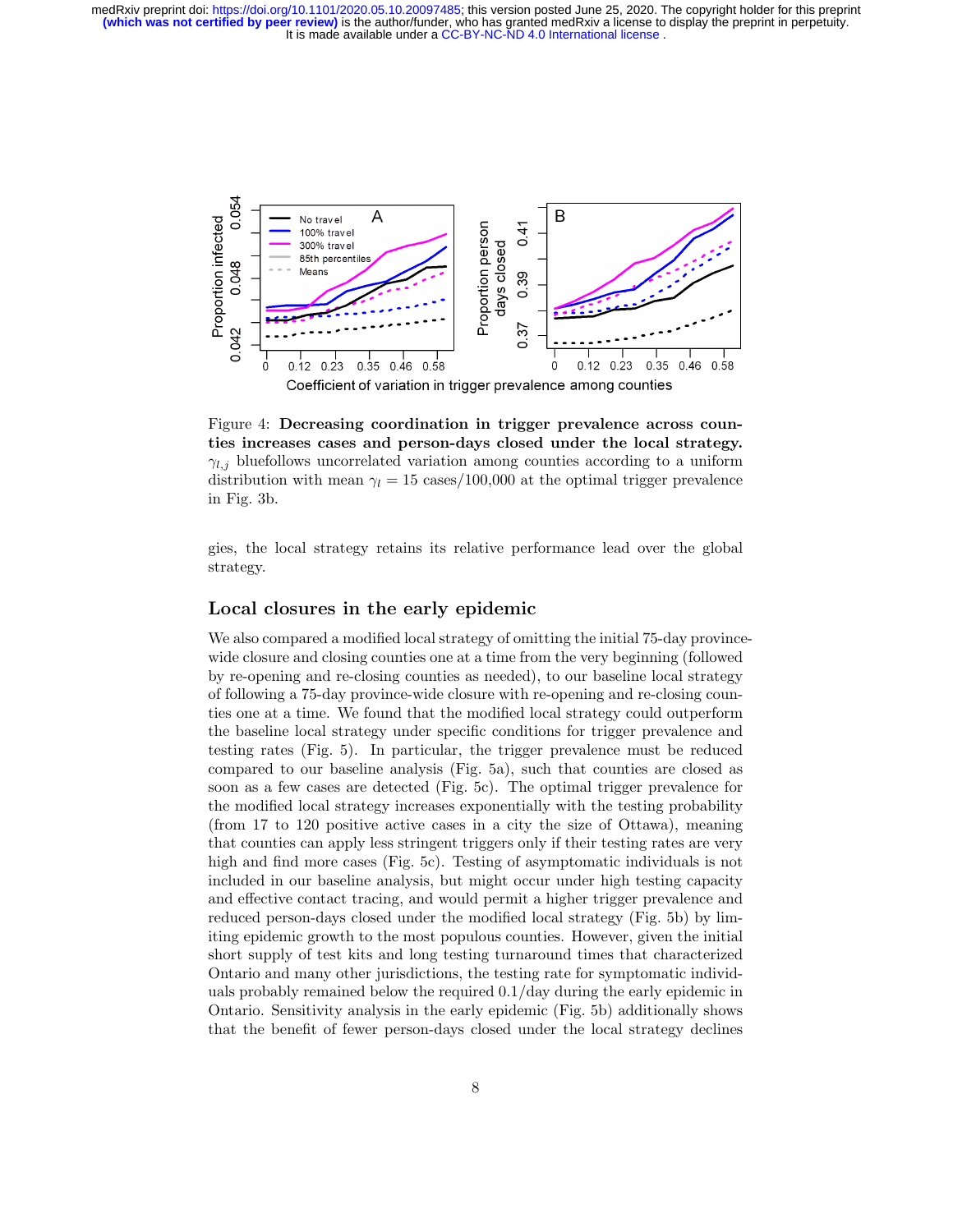

Figure 5: Using county-by-county closures from the beginning and omitting the initial 75-day province-wide closure at the start of an epidemic can minimize infections and person-days of closure under moderate-to-high testing rates and low trigger prevalence. (A) Across all combinations of control parameters (specified in B), not enacting an initial 75-day province closure at the start of the epidemic reduces person-days closed but requires a lower trigger prevalence in county-level closure decisions (vertical lines denote means). (B) Sensitivity analysis of how each control parameter affects person-days of closure avoided by omitting the initial 75-day provincewide closure. (C) Moderate-high testing levels allow less stringent county closure criteria (trigger prevalence, red) and results in fewer person-days closed (black) compared to 75-day province-wide closure. Person-days lost, infections, and trigger prevalence calculated over the first 120 days of the epidemic. Throughout this analysis, we use a baseline  $\tau_I = 0.5(\tau_I^{t_0} + \tau_I^{t_f}) = 0.16$ . In (A) and (B)  $\tau_I$  and <sub>0</sub> were varied over  $\pm 75\%$  of their baseline values, low coordination is either absent or present (in which case  $\gamma_{l,j}$  among counties follows a uniform distribution with coefficient of variation 0.27), asymptomatic testing  $\tau_A = 0$  or  $\tau_A = \tau_I/2 = 0.08$ , and initial infections are either distributed evenly among the population or concentrated in two randomly selected counties population  $> 500,000.$ 

when closures begin after many thousands of people are already infected, when travel is high, or if initial infections are concentrated in cities. Taken together, these results suggest that the modified local strategy of omitting the 75-day province-wide closure could significantly outperform the baseline local strategy early in the initial epidemic only with prompt mitigation, moderate-to-high testing rates, and very low trigger prevalence (a scenario resembling the South Korean control strategy). This finding reiterates public health consensus that early and aggressive action in the early stages of a pandemic, and also potentially during second waves, could minimize both infections and total person-days of closure.

## Discussion

Plans for re-opening and re-closing schools and workplaces in the later stages of COVID-19 epidemics are diverse and uncoordinated. Some re-opening guidelines include epidemiological triggers such as case incidence or contact tracing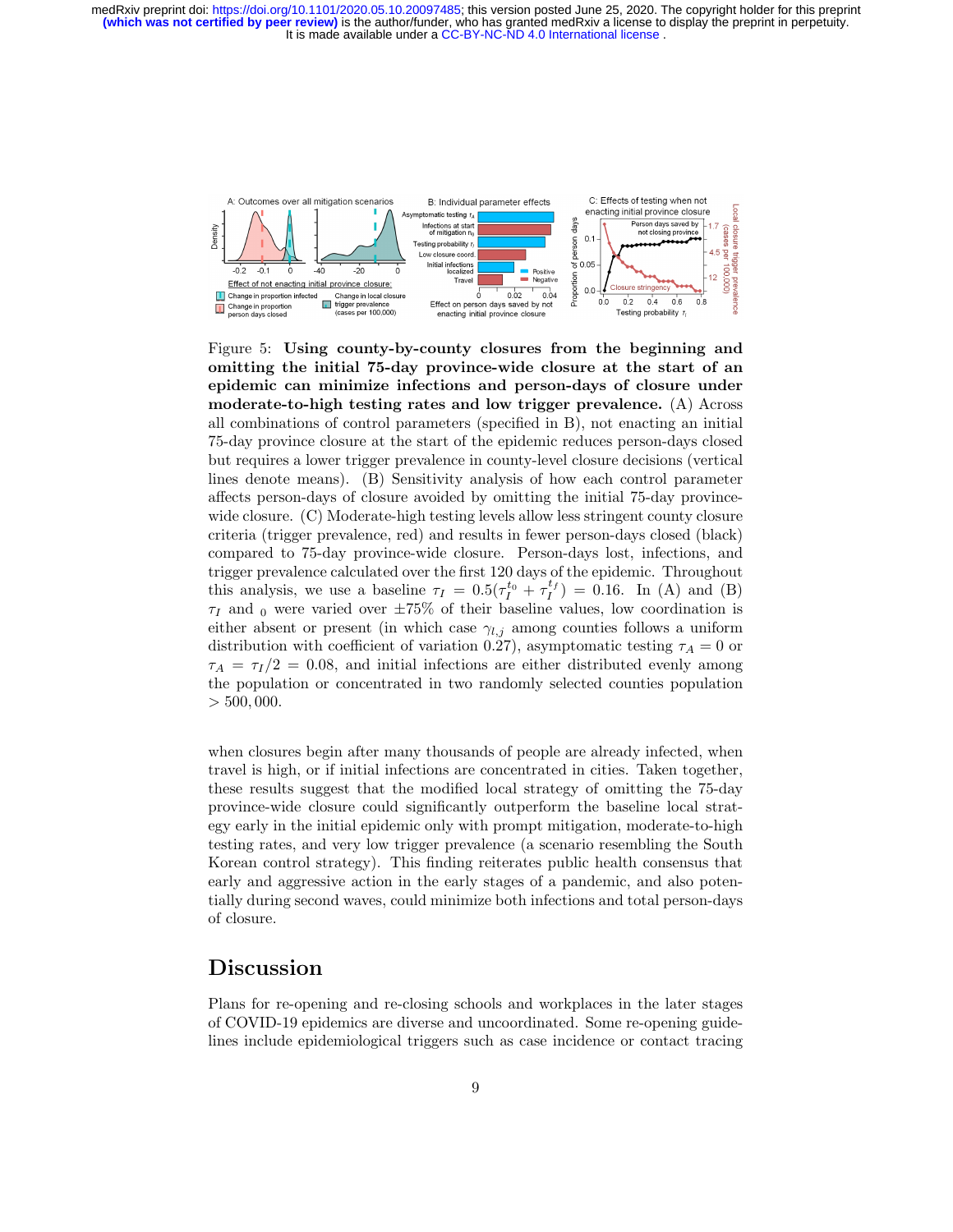> capacity [36], while others include guidelines for re-opening on a county-bycounty basis [34]. Our results suggest that plans for re-opening economies on the far side of the COVID-19 epidemic curve should consider preceding largerscale re-openings with local re-openings. However, for this to work, the trigger conditions need to be coordinated by the province: individual counties cannot draw up guidelines independently.

> Our model was parameterized for the province of Ontario, Canada. Sensitivity analysis showed our results were robust to assumptions regarding transmission processes and travel patterns. The robustness of these results stems from being able to re-open more sparsely populated counties that have a lower case burden and can benefit from stochastic fade-out more often than denselypopulated urban centres (Fig. 2). In turn, this suggests that the results may apply more broadly to other Canadian provinces and US states with similarly low population density and dispersed spatial structure. However, this would need to be confirmed with model extensions that are tailored to these other jurisdictions. Additionally, not all US states began their control efforts with a period of closure that was effective enough to flatten their epidemic curves, which is a crucial difference.

> Province- and state-wide lockdowns have generated resistance from populations that feel the restrictions should not apply to them. This outcome is tied up with the phenomenon of policy resistance, where the nonlinear behavioural response to an intervention partly undermines the intervention [43]. Nonlinear interaction between human and natural systems is pervasive [25], and epidemiological systems are no exception [7, 47]. Behavioural feedback during the COVID-19 pandemic has manifested through (1) physical distancing to minimize individual infection risk in response to rising case reports [40], and (2) pushback against lockdowns on account of economic impacts or perceived restrictions on civil liberties. An evidence-informed and coordinated approach to lifting lockdowns in less densely populated areas first, such as the one we propose, might have the added benefit of improving compliance to measures in populations that perceive province-wide closure to cover a needlessly large section of the population. In a related vein, local closures may be more effective if local decision-makers can enact closures more promptly than what is possible under a province-wide decision-making process.

> Our model did not include several features that could influence predictions. A key assumption was that individual counties enact closures as soon as positive cases exceed a trigger prevalence. In practice, a delay could allow case notifications to surge. Hesitation to re-close counties as needed can be especially problematic because (1) an increase in deaths follows weeks behind an increase in cases, and (2) the optimal trigger prevalence found here translates to closing counties when only a few active cases are detected (Fig. 3b). Future iterations of this model could include other important features such as age structure [45] or ICU capacity. These features could enable projecting the effect of re-opening only primary and elementary schools, or using local ICU occupancy as a trigger. Future work could also explore the role of extra-provincial case importations in the late stage of the pandemic, which could become important once local cases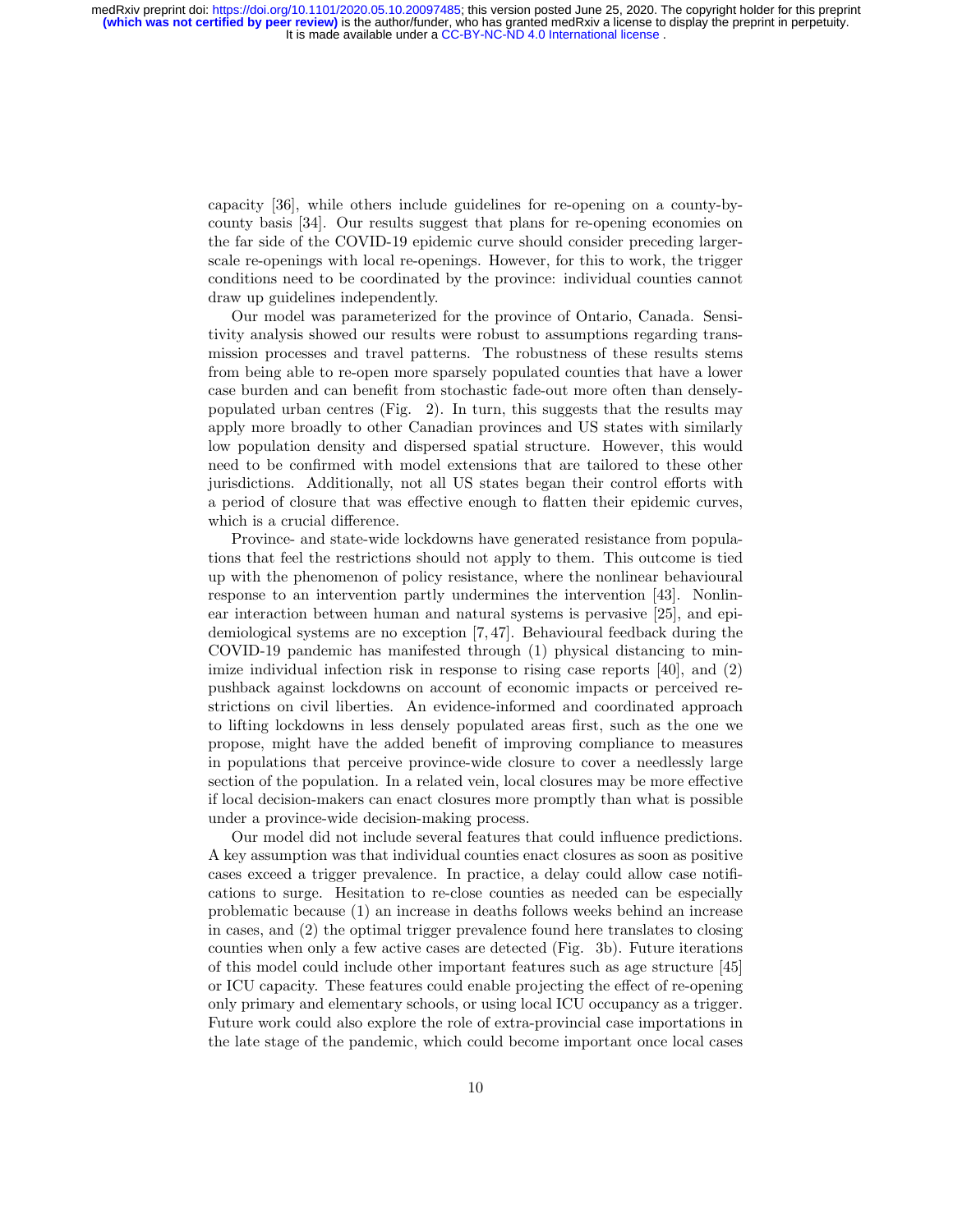become rare [33].

Data on SARS-CoV-2 epidemiology, interventions and treatments will become both increasingly available and increasingly reliable as the COVID-19 pandemic unfolds. There is a corresponding urgent need to develop more detailed models that can address a broader range of policy questions, so that evidence-based policy-making has more information upon which to base decisions. Stochastic, spatially structured models may become increasingly useful for informing re-opening and re-closing strategies in the COVID-19 pandemic, by allowing decision-makers to explore the potential advantages of coordinated county-by-county strategies.

# Methods

The following subsections describe the details of the model structure and parameterization. A table of parameter definitions, baseline values, and literature sources appears in SI Appendix: Table 1.

## Population structure and travel

The model contains 49 local populations ("counties") that represent each of 49 Ontario census divisions and have the same corresponding population sizes [1]. At the start of each day, each individual in county j travels to county  $k$  for the day with probability  $m_{ik}$ , in which case they experience any transmission events that occur there. At the end of the day, they return back to county j. The values of the travel matrix  $\mathbf{M} = [m_{ik}]$  were obtained from survey data [1] spanning 39% of Ontario inhabitants, of whom 25% worked outside their census division, arriving at an aggregate daily travel probability of 10% per day. This likely overestimates the impact of travel since we are treating each individual in the population as equally likely of travelling to another county each day, whereas in real populations, the same individuals tend to travel each day and tend to repeat their contacts with the same individuals. Infected individuals are less likely to travel by a factor  $r = 0.19$  (i.e. 19% less likely to travel), since 81% of reported COVID-19 cases are mild [12]. Individuals who test positive are less likely to travel by a factor  $\eta = 0.8$  [20, 42], with travel by individuals sick and confirmed positive reduced by  $(1 - \eta)(1 - r)$ . Additionally, each individual's travel probability to a closed county is reduced by a factor  $\epsilon$ , since fewer individuals travel to a county when its schools and workplaces are closed.

## Transmission and testing

The state  $\{D_i, T_i\}$  of individual i reflects both their epidemiological status  $D_i \in \{S, E, A, P, I, R\}$  and their testing status, where  $T_i \in \{N, K\}$  for not known/known infection status, respectively.  $\{ \cdot, T_i \}$  denotes an individual with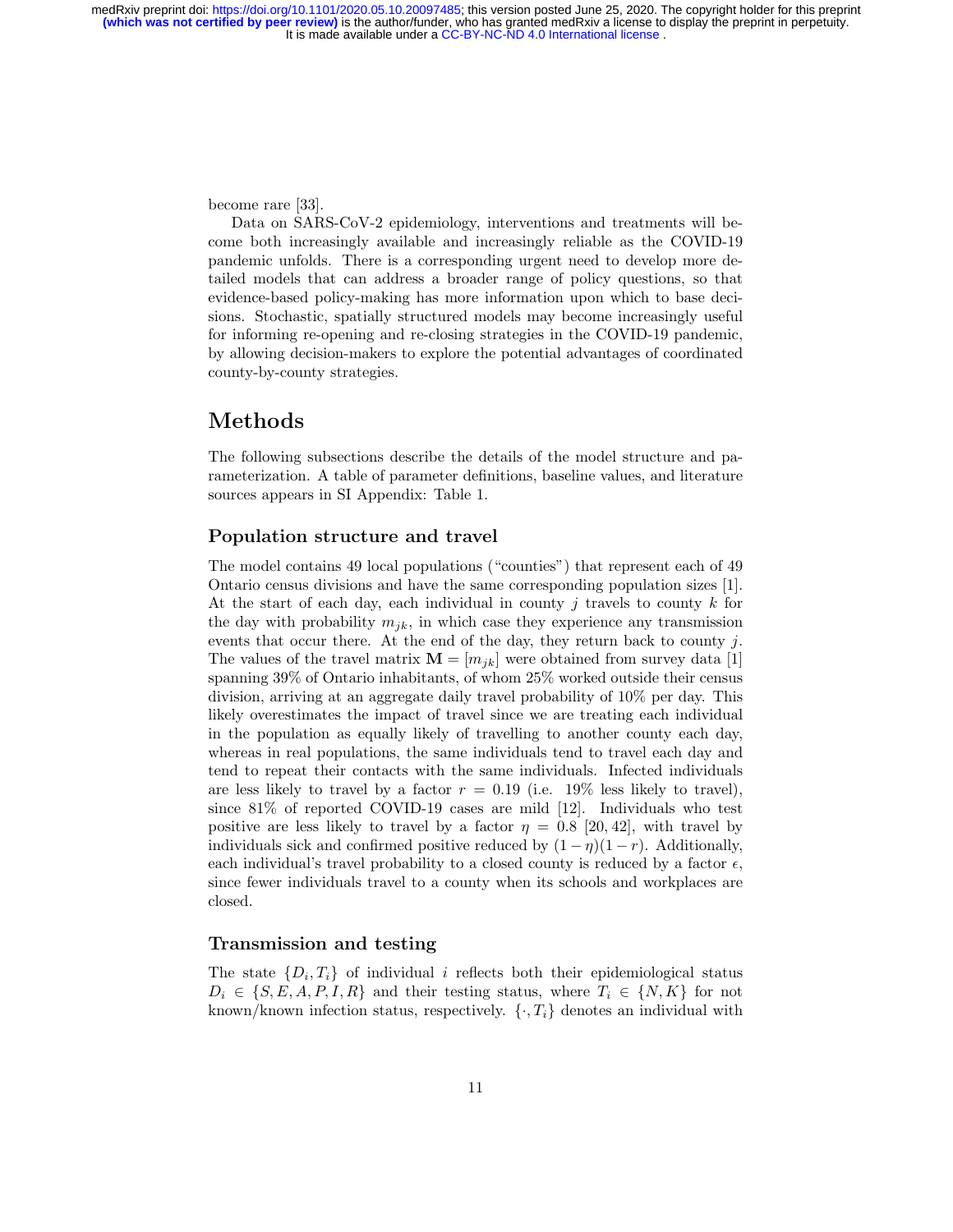> testing status  $T_i$  and any of the five epidemiological states, with similar interpretation for  $\{D_i, \cdot\}$ .  $P_j$  denotes the population size of county j and  $P_j^{DT}$  denotes the number of individuals of state  $\{D, T\}$  in county j. Each timestep lasts one day. During each day, each individual's epidemiological status in county  $j$  is updated as follows:

- 1. Individuals in the  $\{S, \cdot\}$  state become exposed with probability  $\lambda_j$ , entering the  $\{E, \cdot\}$  state.
- 2. blueIndividuals in the  $\{E, \cdot\}$  state become pre-symptomatic with probability  $(1 - \pi)\alpha$  and enter the  $\{P, \cdot\}$  state, or become asymptomatic with probability  $\pi\alpha$  and enter the  $\{A, \cdot\}$  state.
- 3. Individuals in the  $\{P, \cdot\}$  state become symptomatic with probability  $\sigma$ , entering the  $\{I, \cdot\}$  state.
- 4. Individuals in the  $\{I, N\}$  state are tested with probability  $\tau_{I,j}$ , entering the  $\{I, K\}$  states.
- 5. blueIndividuals in the  $\{I, \cdot\}$  and  $\{A, \cdot\}$  states are removed (are no longer infectious) with probability  $\rho$ , entering the  $\{R, \cdot\}$  state.

Infection history parameter values are obtained from epidemiological literature [35, 44]. We assign each newly infected individual to be a super-spreader with probability  $s = 0.2$  [31] and denote super-spreading (non-super-spreading) individuals with the subscript s (e.g.,  $A_s$ ,  $I_s$ ) (ns, resp.). Super-spreaders infect others with a probability that is  $(1-s)/s$  times higher than non-superspreaders. blueDaily testing probabilities improved over the the first 60 days of provincewide closures as processing time declined three-fold and testing increased 100 fold [38]. To model this, we assumed daily testing probabilities increase from an initial level  $\tau_I^{t_0}$  to  $\tau_I^{t_f}$  by day 60 after the 325th positive case is detected and constrained  $\tau_I^{t_0} > \tau_I^{t_f}/100$ . Physical distancing through closures or behavioural changes can reduce the probability of transmission by up preventing a fraction of all contacts. Closure  $C_i(t)$  (see below) of schools and workplaces in county  $j$  can be applied and lifted over time and affect a fraction  $w$  of all contacts. We take  $w = 0.45$  based on time use data for time spent at schools, workplaces, and other institutions that can be mandated to close [10]. The remaining time spent,  $1 - w$ , is in settings such as homes and social gatherings. We assumed that individuals reduce their contacts in proportion to the number of confirmed cases reported in their county by a factor  $1 - \exp(-\omega P_j^+/P_j)$ , where  $P_j^+ = P_j^{AK} + P_j^{IK}$ . Hence, the fraction of contacts  $F_j(t)$  remaining after physical distancing in county  $j$  at time  $t$  is therefore

$$
F_j(t) = w(1 - \epsilon C_j(t)) + (1 - w)(1 - \epsilon (1 - \exp(-\omega P_j^+/P_j))).
$$

The contacts of an infected person decline from  $f_{T=N} = 1$  to a fraction  $f_{T=K} =$  $1 - \eta$  if they test positive for COVID-19, where  $\eta = 0.8$  [20,42]. The transmission probability also depends on the individual's epidemiological state  $D$ , with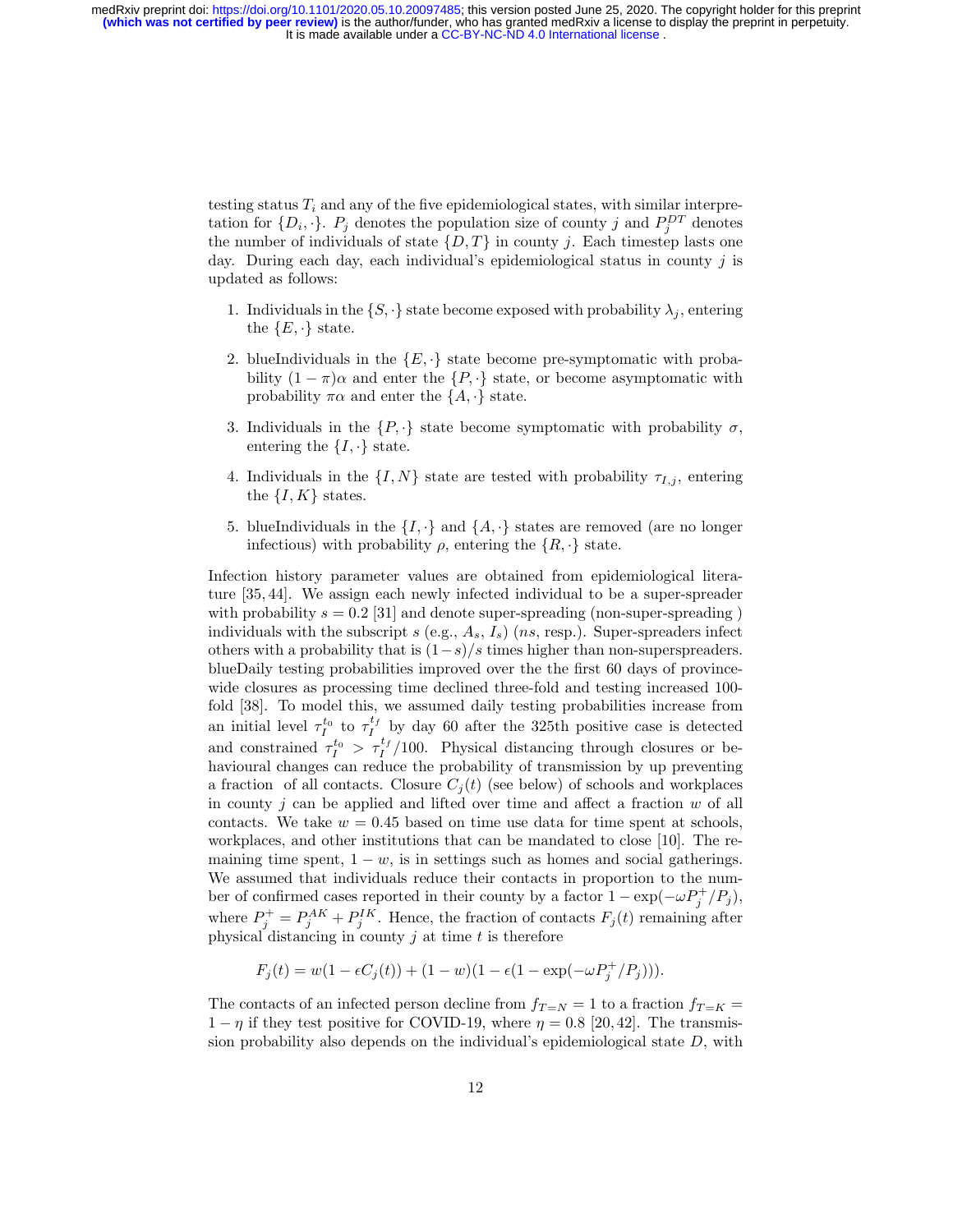> $\beta_{D_{ns}} = \beta_0^D$  for non-superspreaders  $\{A_{ns}, \cdot\}, \{I_{ns}, \cdot\}$  and  $\beta_{D_s} = \beta_0^D(1-s)/s$  for superspreaders  $\{A_s, \cdot\}, \{I_s, \cdot\}$ . Hence the probability per day that a susceptible person in county  $j$  is infected by an infectious person is:

$$
\lambda_j(t) = 1 - \prod_{D,T} \left[ 1 - F_j(t) f_T \beta_D(\xi/(1 + c P_{j,t}^*) + (1 - \xi)/P_{j,t}^*) \right]^{P_{j,t}^{*DT}},
$$

since this is 1 minus the probability of not being infected by any class of the infectious individuals in county j. The starred notation,  $P_{j,t}^*$  (resp.  $P_{j,t}^{*DT}$ ) denotes the population size (resp. number of individuals of disease status  $\tilde{D}$  and testing status T) on day t after adjusting for travel. blue $\xi$  and c control how the transmission probability depends on population size: standard incidence is recovered for  $\xi = 0$ , while  $\xi = 1$  recovers a scenario where contacts increase with population size to an extent controlled by  $c$  [5].

#### School and workplace closure

In Ontario, an emergency was declared on the day the cumulative number of reported positive cases  $t_n$  reached 325 (March 17), leading to closures of workplaces (schools were already closed for March Break). Hence, closure strategies in our model were enacted only after an initial  $t_{start} = 75$ -day province-wide closure expires. Re-openings (and re-closures) are subsequently enacted under the local and global strategy when the percentage of confirmed cases fall below (or exceed), a trigger prevalence  $\gamma_G$  at the province level or  $\gamma_{l,j}$  within a county j. Under limited coordination,  $\gamma_{l,j}$  may be greater in counties eager to lift or hesitant to enact closures. Any closures last for  $\delta_C = 50$  days, with  $t_G$  ( $t_{l,j}$ ) denoting the last time a closure was enacted in the province (in county  $j$ ), after which period the closure decision is re-evaluated. The closure function  $C_i(t)$  is then

$$
C_j(t) = \begin{cases} 1 & t_{n=325} < t < t_{start} \\ 1 & t > t_{start} + t_{n=325}, (P_G^+/P_G > \gamma_Gort < t_G + \delta_C) \\ 1 & t > t_{start} + t_{n=325}, (P_j^+/P_j > \gamma_{l,j}ort < t_{l,j} + \delta_C) \\ 0 & otherwise, \end{cases}
$$

where  $P_G^+$  is the total number of known, active cases in the province and  $P_G$  is province population size.

## Calibration

We set  $\beta_0^A = \beta_0^P = 0.5\beta_0^I$  [19], based on data showing 44% of SARS-CoV-2 shedding occurs before symptoms develop and our assumed duration of infectious periods. blueGiven that contact rates can depend on population size, we determined  $\beta_0^I$  under each value of  $\xi$  and c by calibrating the model in the absence of distancing, closure, and testing such that 65% of the population is infected, based on the assumption that  $R_0 = 2.3$  and using resulting projections of the final size from compartmental epidemic models [23, 45]. We calibrated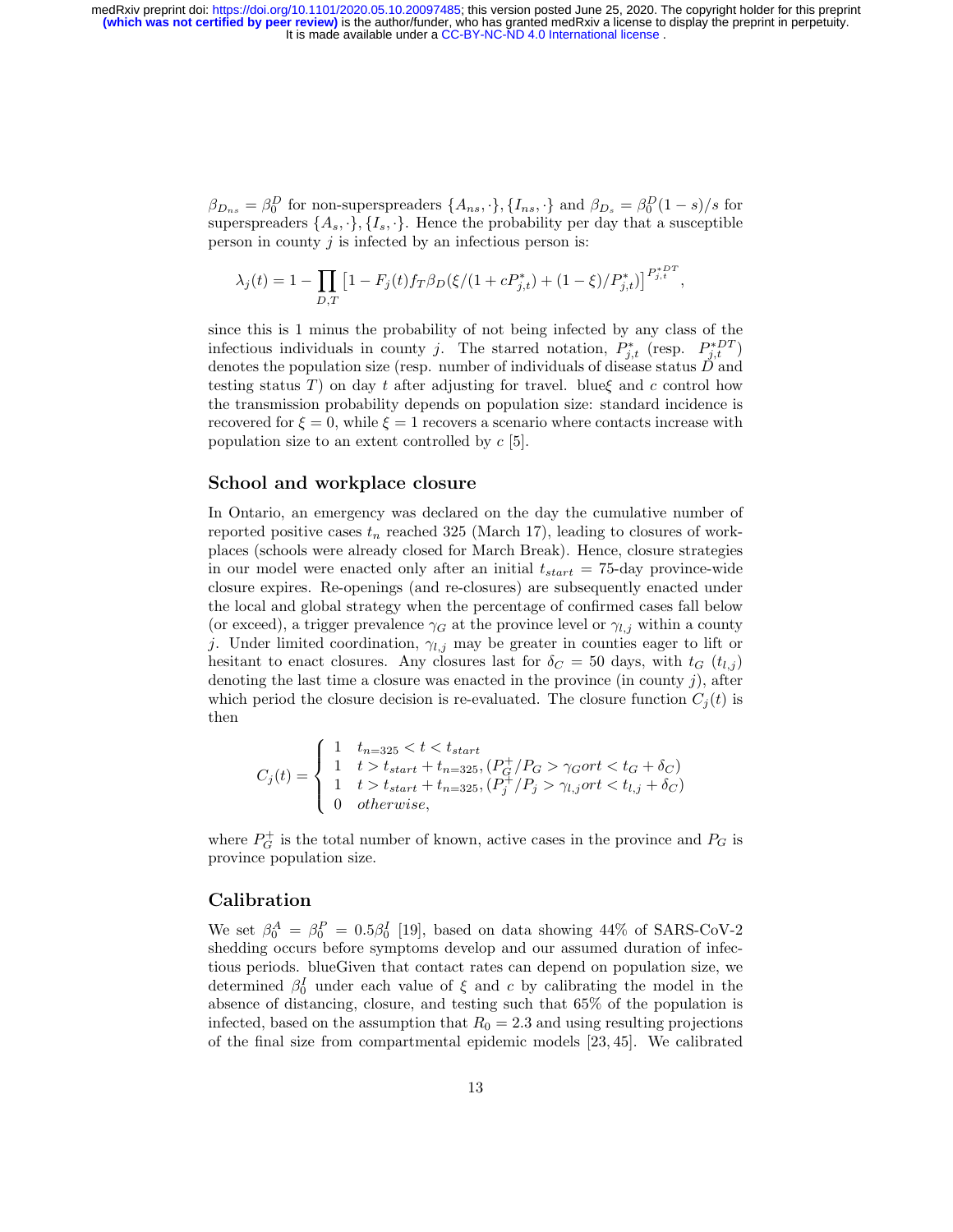> intervention efficacy (,  $\omega$ ), testing  $(\tau_I^{t_0}, \tau_I^{t_f})$ , and transmission dependence on population size  $(\xi, c)$  by fitting model outputs of (1) timeseries of incident confirmed cases (the number of individuals entering the  $\{I, K\}$  state each day) to empirical data on daily confirmed cases by reporting date [37] (SI Appendix, Fig. 5); (2) the spatial distribution of cumulative confirmed positive cases by day 85 of the outbreak (June 10, 2020) in the model to data [37]; (3) the modelled ratio of actual cases to confirmed positive cases province-wide (i.e. number of individuals not in  $\{S, \cdot\}$  to the cumulative number of individuals tested positive), to an empirical estimate of this ratio of 8.76 for under-ascertainment in the US lachmann2020correcting  $(8.7 \pm 2.3 \text{ in our model, mean} \pm 2 \text{ S.D.})$ ; and (4) the modelled amount of discretionary physical distancing  $1 - \exp(-\omega P_j^+/P_j)$  by day  $t - t_{n=325} = 21$  in our simulation to an empirical estimate of  $\approx 50\%$  adherence to physical distancing by day 21 of the outbreak (April 6, 2020) from a public survey gallup1  $(0.49 \pm 0.3 \text{ in our model})$ . blueIn fitting the spatial case distribution, we calculated the proportion of all confirmed positive tests found in the 4 most populous Ontario cities and in 3 sets of counties grouped by population density. We adjusted the proportion of total cases and total cases per 100,000 (Fig. 1a) observed in each county or county group  $j$  for spatial differences in the number of tests  $T_i$  per capita, by multiplying the observed number of cases in each location by the fraction  $(P_j \sum T_j)/(T_j \sum P_j)$  (with fraction values ranging  $0.72 - 1.16$ .

> This research was supported by the Natural Sciences and Engineering Research Council (MA, CTB).

# References

- [1] Statistics canada, 2016 census, catalogue no. 98-400-x2016391., Accessed April 7, 2020.
- [2] Alberto Aleta, David Martin-Corral, Ana Pastore y Piontti, Marco Ajelli, Maria Litvinova, Matteo Chinazzi, Natalie E Dean, M Elizabeth Halloran, Ira M Longini Jr, Stefano Merler, et al. Modeling the impact of social distancing, testing, contact tracing and household quarantine on secondwave scenarios of the covid-19 epidemic. medRxiv, 2020.
- [3] Sean C Anderson, Andrew M Edwards, Madi Yerlanov, Nicola Mulberry, Jessica Stockdale, Sarafa A Iyaniwura, Rebeca C Falcao, Michael C Otterstatter, Michael A Irvine, Naveed Z Janjua, et al. Estimating the impact of covid-19 control measures using a bayesian model of physical distancing. medRxiv, 2020.
- [4] Håkan Andersson and Tom Britton. Stochastic epidemics in dynamic populations: quasi-stationarity and extinction. Journal of mathematical biology, 41(6):559–580, 2000.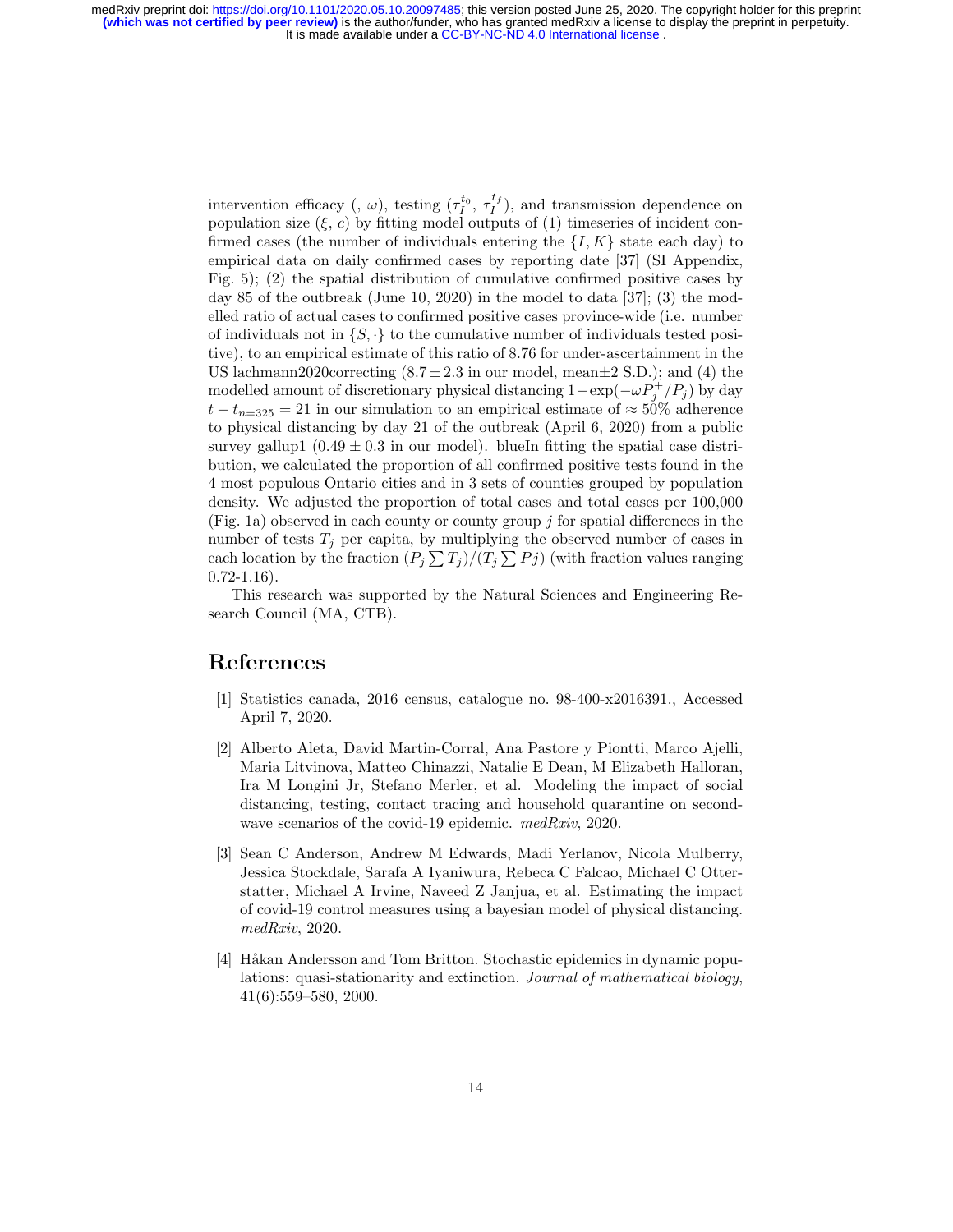- [5] Janis Antonovics, Yoh Iwasa, and Michael P Hassell. A generalized model of parasitoid, venereal, and vector-based transmission processes. The American Naturalist, 145(5):661–675, 1995.
- [6] Julien Arino, Jonathan R Davis, David Hartley, Richard Jordan, Joy M Miller, and P Van Den Driessche. A multi-species epidemic model with spatial dynamics. Mathematical Medicine and Biology, 22(2):129–142, 2005.
- [7] Chris T Bauch and Alison P Galvani. Social factors in epidemiology. Science, 342(6154):47–49, 2013.
- [8] Chris T Bauch, James O Lloyd-Smith, Megan P Coffee, and Alison P Galvani. Dynamically modeling sars and other newly emerging respiratory illnesses: past, present, and future. Epidemiology, pages 791–801, 2005.
- [9] Michael Boots and Akira Sasaki. Parasite evolution and extinctions. Ecology Letters, 6(3):176–182, 2003.
- [10] Bureau of Labor Statistics. American time use survey 2018 results. https://www.bls.gov/news.release/pdf/atus.pdf, 2018. accessed 4 April 2020.
- [11] Vincenzo Capasso and Gabriella Serio. A generalization of the kermackmckendrick deterministic epidemic model. Mathematical Biosciences, 42(1- 2):43–61, 1978.
- [12] CDC. Severe outcomes among patients with coronavirus disease 2019 (COVID-19)—united states, february 12–march 16, 2020. 2020.
- [13] Vittoria Colizza, Alain Barrat, Marc Barthelemy, Alain-Jacques Valleron, and Alessandro Vespignani. Modeling the worldwide spread of pandemic influenza: baseline case and containment interventions.  $PLoS$  Med.,  $4(1)$ , 2007.
- [14] Gaston De Serres, Nigel J Gay, and C Paddy Farrington. Epidemiology of transmissible diseases after elimination. American Journal of Epidemiology, 151(11):1039–1048, 2000.
- [15] Sara Y Del Valle, Susan M Mniszewski, and James M Hyman. Modeling the impact of behavior changes on the spread of pandemic influenza. In Modeling the interplay between human behavior and the spread of infectious diseases, pages 59–77. Springer, 2013.
- [16] David JD Earn, Pejman Rohani, and Bryan T Grenfell. Persistence, chaos and synchrony in ecology and epidemiology. Proceedings of the Royal Society of London. Series B: Biological Sciences, 265(1390):7–10, 1998.
- [17] Eli P Fenichel, Carlos Castillo-Chavez, M Graziano Ceddia, Gerardo Chowell, Paula A Gonzalez Parra, Graham J Hickling, Garth Holloway, Richard Horan, Benjamin Morin, Charles Perrings, et al. Adaptive human behavior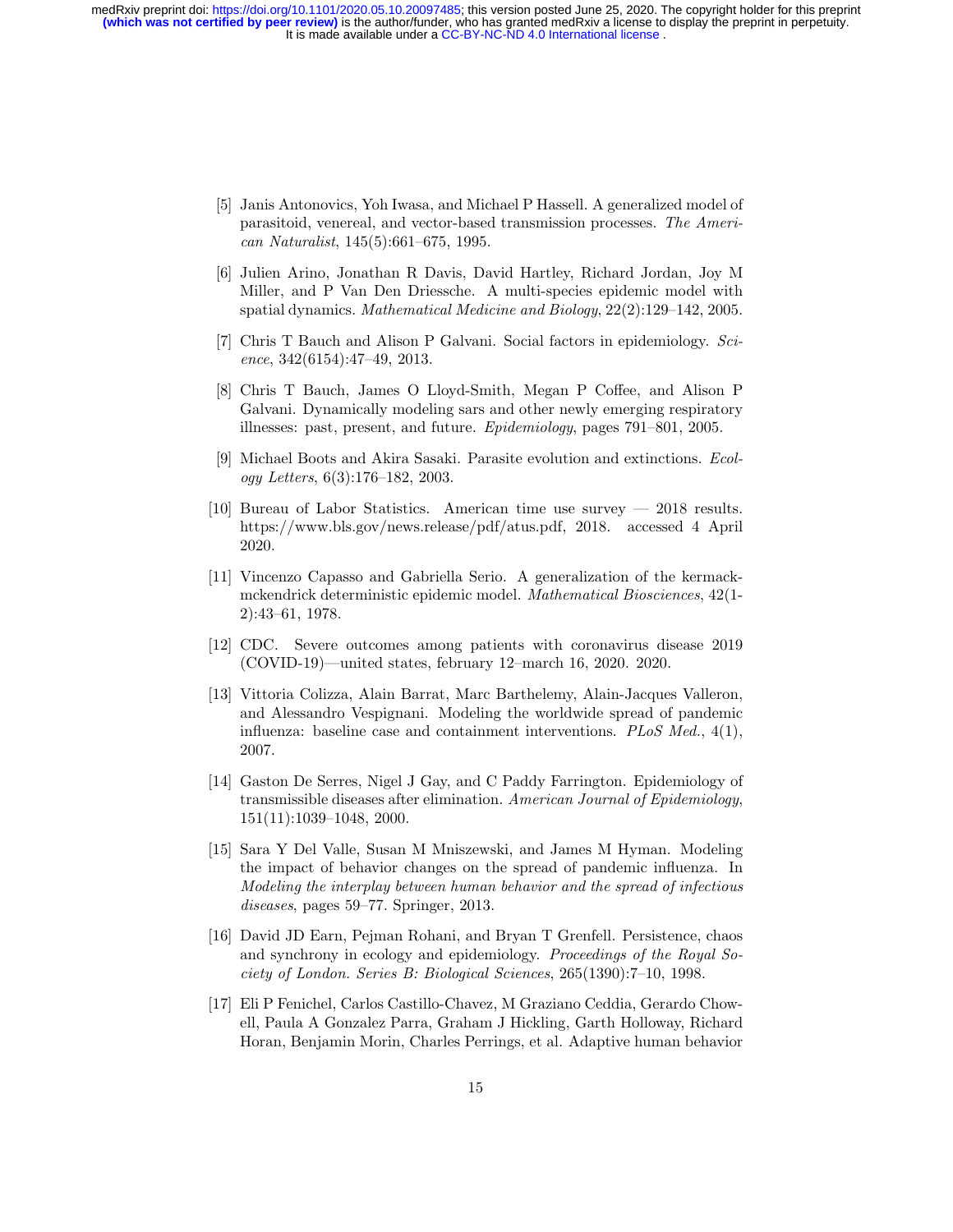> in epidemiological models. Proceedings of the National Academy of Sciences, 108(15):6306–6311, 2011.

- [18] Neil M Ferguson, Christl A Donnelly, and Roy M Anderson. Transmission intensity and impact of control policies on the foot and mouth epidemic in great britain. Nature, 413(6855):542–8, 2001.
- [19] Xi He, Eric HY Lau, Peng Wu, Xilong Deng, Jian Wang, Xinxin Hao, Yiu Chung Lau, Jessica Y Wong, Yujuan Guan, Xinghua Tan, et al. Temporal dynamics in viral shedding and transmissibility of COVID-19. medRxiv, 2020.
- [20] Joel Hellewell, Sam Abbott, Amy Gimma, Nikos I Bosse, Christopher I Jarvis, Timothy W Russell, James D Munday, Adam J Kucharski, W John Edmunds, Fiona Sun, et al. Feasibility of controlling covid-19 outbreaks by isolation of cases and contacts. The Lancet Global Health, 2020.
- [21] Samuel Heroy. Metropolitan-scale COVID-19 outbreaks: how similar are they? arXiv preprint arXiv:2004.01248, 2020.
- [22] Herbert W Hethcote. The mathematics of infectious diseases. SIAM review, 42(4):599–653, 2000.
- [23] Joe Hilton and Matt J Keeling. Estimation of country-level basic reproductive ratios for novel coronavirus (covid-19) using synthetic contact matrices. medRxiv, 2020.
- [24] Hao Hu, Karima Nigmatulina, and Philip Eckhoff. The scaling of contact rates with population density for the infectious disease models. Mathematical biosciences, 244(2):125–134, 2013.
- [25] Clinton Innes, Madhur Anand, and Chris T Bauch. The impact of humanenvironment interactions on the stability of forest-grassland mosaic ecosystems. Scientific reports, 3(1):1–10, 2013.
- [26] MCD Jong, O Diekmann, and H Heesterbeek. How does transmission of infection depend on population size? epidemic models. Publication of the Newton Institute, pages 84–94, 1995.
- [27] Matthew J Keeling and Bryan T Grenfell. Disease extinction and community size: modeling the persistence of measles. Science, 275(5296):65–67, 1997.
- [28] Grace PS Kwong and Rob Deardon. Linearized forms of individual-level models for large-scale spatial infectious disease systems. Bulletin of Mathematical Biology, 74(8):1912–1937, 2012.
- [29] Alexander Lachmann. Correcting under-reported covid-19 case numbers. medRxiv, 2020.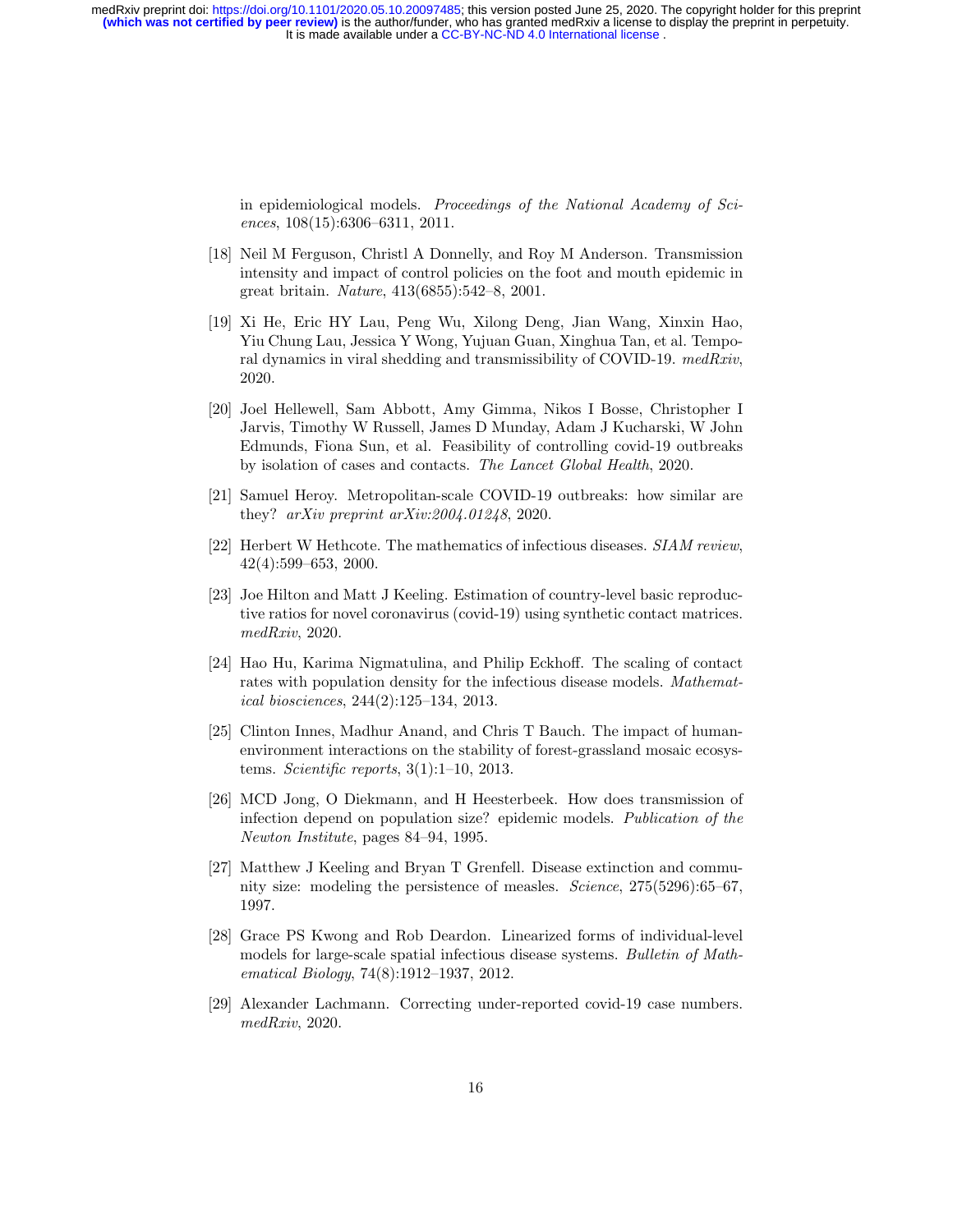- [30] Alun L Lloyd and Robert M May. Spatial heterogeneity in epidemic models. J. Theor. Biol., 179(1):1–11, 1996.
- [31] James O Lloyd-Smith, Sebastian J Schreiber, P Ekkehard Kopp, and Wayne M Getz. Superspreading and the effect of individual variation on disease emergence. Nature, 438(7066):355–359, 2005.
- [32] Ira M Longini, Azhar Nizam, Shufu Xu, Kumnuan Ungchusak, Wanna Hanshaoworakul, Derek AT Cummings, and M Elizabeth Halloran. Containing pandemic influenza at the source. Science, 309(5737):1083–87, 2005.
- [33] C Jessica E Metcalf, Katie Hampson, Andrew J Tatem, Bryan T Grenfell, and Ottar N Bjørnstad. Persistence in epidemic metapopulations: quantifying the rescue effects for measles, mumps, rubella and whooping cough. PloS one, 8(9), 2013.
- [34] Lawrence Mower and Mary Ellen Klas. Governor announces reopening plan for state, but south florida isn't included yet. https://www.miamiherald.com/news/politics-government/statepolitics/article242368531.html, 2020; accessed April 30, 2020.
- [35] Hiroshi Nishiura, Natalie M Linton, and Andrei R Akhmetzhanov. Serial interval of novel coronavirus (2019-ncov) infections. medRxiv, 2020.
- [36] Ontario. A framework for re-opening our province. https://files.ontario.ca/mof-framework-for-reopening-our-province-en-2020-04-27.pdf, 2020; accessed April 30, 2020.
- [37] Ontario. Ontario covid-19 data tool https://www.publichealthontario.ca/en/data-and-analysis/infectiousdisease/covid-19-data-surveillance/covid-19-data-tool, 2020; accessed June 10, 2020.
- [38] Ontario. The 2019 novel coronavirus (covid-19). https://www.ontario.ca/page/2019-novel-coronavirussection-0, 2020; accessed March 31, 2020.
- [39] World Health Organization et al. Who global influenza preparedness plan: the role of who and recommendations for national measures before and during pandemics. Technical report, World Health Organization, 2005.
- [40] Timothy C Reluga. Game theory of social distancing in response to an epidemic. PLoS computational biology, 6(5), 2010.
- [41] Dieter Schenzle. An age-structured model of pre-and post-vaccination measles transmission. Mathematical Medicine and Biology: A Journal of the IMA, 1(2):169–191, 1984.